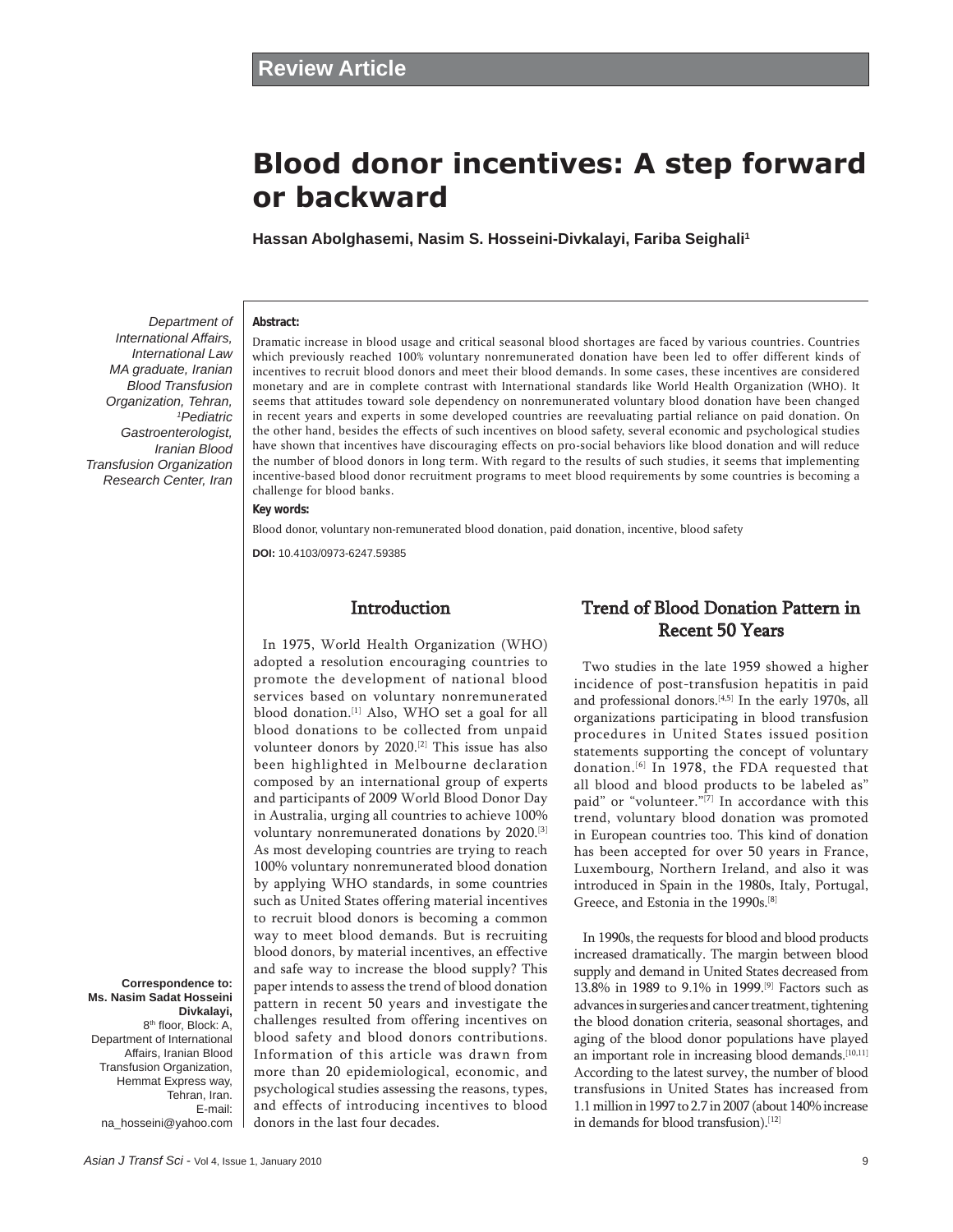Pablo Rodriguez Del Pozo in a study published in 1994 stated that relying solely on voluntary donation means putting up with blood and plasma shortages. Thus, he believes that the most economically rational and socially constructive model seems to be a system in which volunteerism is the rule and payment the exception. He believed that due to disadvantages of all-volunteer system including promoting the risk of illegal market and the shortage of blood derivatives, it is illogical to relay completely on voluntary blood donation.[13]

The mentioned factors resulted in beginning the debates over voluntarism versus paid donation (Research and Progress session at the 2001 American Association of Blood Banks (AABB) annual meeting). Today, some experts believe that blood donor attitudes toward compensatory incentives may have changed in the last 20 years and all-volunteer system should be reevaluated.<sup>[14]</sup> Some believe that the sole altruism incentive is not enough to meet all blood requirements.<sup>[15]</sup> Jay Pennington says "nothing is free in the life". This statement is the beginning sentence of his article, supporting material incentives, which has been published in AABB website. He believes that elements of truth represented in this adage may be apparent even in the altruistic setting of blood donation.<sup>[16]</sup>

## Types of Material Incentives

To meet blood requirements and overcome the shortages, some blood banks try to recruit blood donors by offering different kinds of material incentives. In some countries such as United States, blood donors are openly enticing by monetary incentives.

#### Incentives in United State of America

Donors in the United States are often recruited by widespread use of rewards or incentives for donating blood, which may include t-shirts, event tickets, or opportunity drawings for televisions and expensive cars. In this context, American Red Cross in September 2008 started a campaign called "Give a Little, Buy a Lot" aimed to increase blood and platelet donations during the holidays. In this campaign, donors have a chance to win a \$1000 gift card for shopping.[17]

This is not the first time that American Red Cross or other blood banks in United States offer material and monetary incentives to increase the number of blood donors. In 2008, a judge in South Florida gave a16-year-old boy a choice to donate a pint of blood or pay fine for under-age smoking at the mall. Defendants who appear before shutter can lop off as much as \$75 from their fines or receive credit for community service if they donate blood. The option is available to traffic offenders whose violations range from expired vehicle tags to unintentionally killing someone in a car accident.<sup>[18]</sup>

The Compliance Policy Guide written by the FDA in 2003 describes how material incentives except monetary ones would require the blood to have the "paid donor" classification statement. In accordance with this Policy Guide, the donation is considered paid if the incentives are transferable, refundable, or redeemable for cash and a market exists for the incentives. For example, Ticket vouchers for symphony or opera performances may require a "paid donor" label to be placed on the products if an accessible market exists for the tickets and they are transferable. The regulation specifies benefits that would not require the "paid donor"

classification statement, as long as the benefits are not readily convertible to cash. These benefits are (1) time off from work, (2) membership in blood assurance programs, and (3) cancellation of nonreplacement fees.[19]

In a study conducted in 2001, it was found that 56% of American blood donors received some kind of incentive, including items of appreciation (26.8%), paid time off work (22.4%), blood credits (8.1%), and cash (0.2%).[20]

### Incentives in European countries

In a study conducted in 2001 in 17 European countries which analyzed the national regulations concerning blood safety across Europe, it was shown that only five countries including Finland, Republic of Yugoslavia, Slovenia, Spain, and the United Kingdom have exclusively voluntary, nonremunerated blood donation and receive no particular incentive (apart from light refreshment following donation). The Czech Republic, Greece, Italy, Macedonia, Romania, Croatia, and possibly France report that their donors are voluntary, nonremunerated, but all (Greece, Macedonia, and Romania) or part of them (Croatia, Czech Republic, and Italy) receive some sort of incentive.<sup>[21]</sup>

These incentives range from one (or more) day off work and travel expenses to tax reliefs and other material gifts. In the Czech Republic, an employee can have free time only for blood donation and recovery. In Slovenia, an employee may be absent from work on the day of donation with compensation by the employer, payable by the health insurance. In France, offering the monetary incentives to blood donors, directly or indirectly, is forbidden. But reimbursement to blood donors for travel expenses is authorized and remuneration for time off work paid by the employer to the donor may be maintained during the time spent for the donation without being considered as a payment in so far as the duration of the absence does not exceed the time necessary for the displacement between the working place and the donation place.[8]

Dramatic decrease in the number of voluntary donors and seasonal shortages forces some countries to meet their blood requirements by offer monetary incentives. In the Czech Republic, a blood donor may receive tax relief ( $E10$  per donation; maximum  $€50-70$  annually as per individual tax rate). The number of blood donors requesting "tax relief" is estimated at 60% as many donations are from people not paying taxes (e.g., students).<sup>[8]</sup> In August and September 2008, Rome residents received a special voucher which can be exchanged for two free tickets to city museums. First-time donors also received two free tickets for boat service. The initiative is part of the annual summer campaign to encourage people to give blood at a time of year when donations typically drop by 40%.[22]

## Incentives: Encouraging or Discouraging?

There is a serious concern over using incentives in blood donations even on a temporary basis. That concern is based on the findings that using incentives may attract at-risk donors, and worse undermine the motivation to donate blood.

Some studies in psychology and economics have found that material incentive discourages prosocial behaviors and causes decrease in blood supply.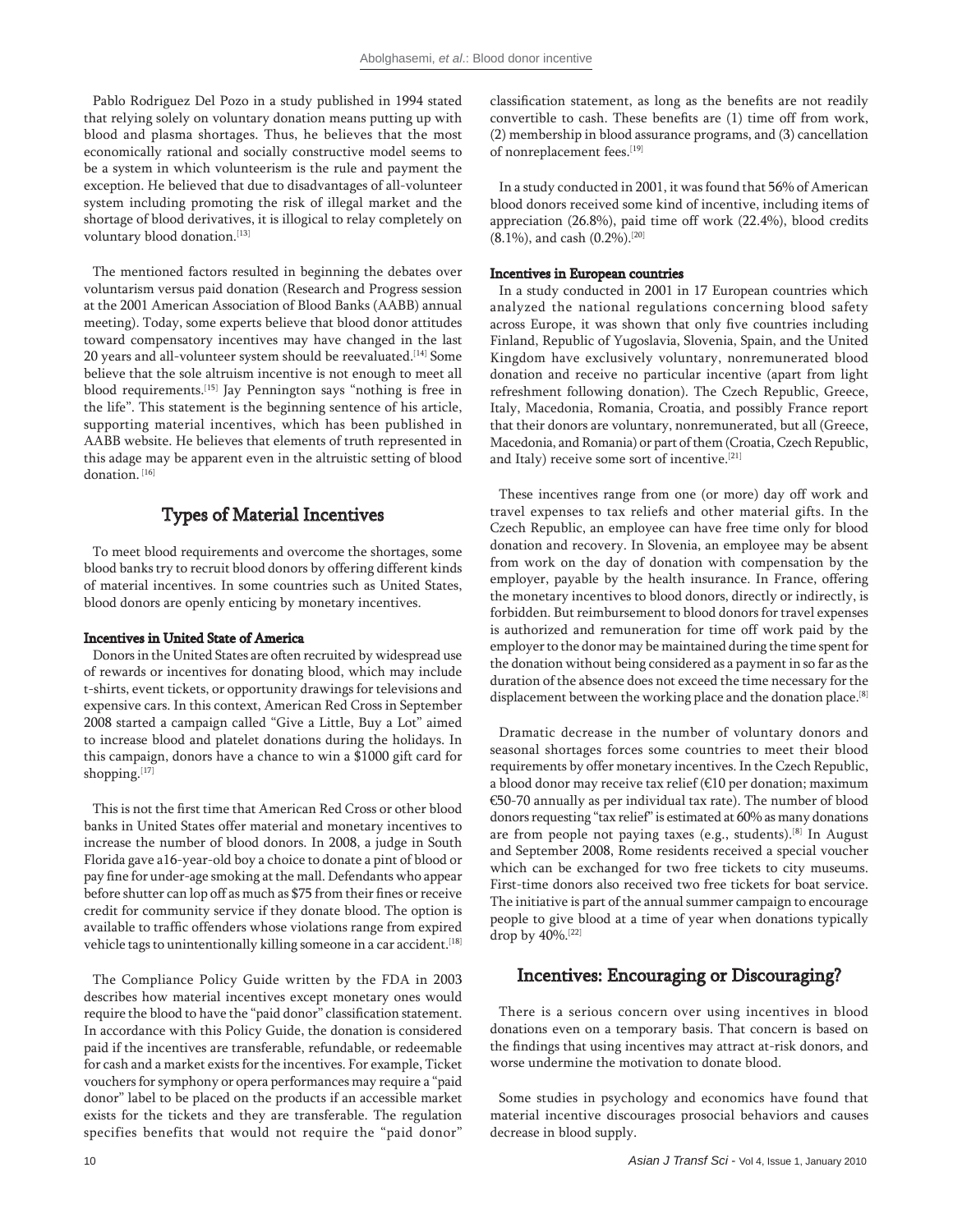In this text, we review the studies that assessed the challenges of incentives on blood safety and blood donor's contributions.

#### Effect of incentives on the number of blood donors

Using incentives for blood donation may undermine the altruistic motivation to donate blood. This concern has always existed after Titmuss study in 1971. He believed that commercializing the altruistic setting in blood donation has crowding-out effect on the number of blood donors.[23] Since then, several economic and psychological studies have shown the same results and proved that incentives have negative effects on prosocial behaviors like blood donation.[24-26]

In a study conducted by Benabou and Tirole in 2006, it was found that people refuse to enter in transactions that seem to have economic benefit for them, but which they judge to be insulting to their dignity.[25] According to another study, the reason for contributing people in public prosocial activities like blood donation is to be well-regarded by others. But with extrinsic incentives, the signal of a prosocial act gets diluted. So individuals may be discouraged to take part in such activities.[26]

Sliwka proposes a model in which there are three kinds of people: Selfish ones, prosocial ones, and conformists. These "conformists" have social preferences if they believe that sufficiently many of the others do too. Offering incentives can signal to conformists that there are more selfish people in society, leading them to also behave in a selfish manner not prosocially.<sup>[27]</sup> In a study conducted by Ellingsen and Johannesson in 2008, it was shown that the counterparty motives are important for individuals who take part in an activity. Individuals are willing to act prosocially only if they perceive the counterparty as nonselfish. In other words, using incentives may signal the blood donors that blood banks pursues selfish goals, which then blood donors are less desired to act in a way that enhances the other party's payoff and undermine their contribution.<sup>[28]</sup>

The results of one study in 2003 evaluated the attitudes toward blood donation incentives in United States found that donors at schools or universities and at military sites who are mostly young donors were more encouraged by incentives than donors at other donation sites. In contrast, donors at religious sites who tended to be older were often least likely to find incentives attractive. Although donors would be encouraged to return if offered cholesterol screening (61%), blood credits (61%), and, if male, PSA screening (73%), their findings also indicate that offering cash to blood donors may be detrimental to blood availability by discouraging about 7% current volunteer donors from returning. Also it was found that the highest level of discouragement was obtained for compensatory-type incentives (up to 9% of all donors for lottery or raffle ticket).  $^{\left[14\right]}$ 

In 2008, Mellstrom and Johannesson decided to test the Titmuss hypothesis among Swedish blood donors. In this research, one group was given an opportunity to donate blood without offering any incentives, second group received a payment of \$7, and the third group was free to choose between a \$7 payment or donating \$7 to charity. The results differ significantly between men and women. The supply of blood donors is not significantly different among the three experimental men groups. For women, there is a significant crowding-out effect. The supply of blood donors decreased by almost half when a monetary payment is introduced.<sup>[29]</sup>

However, two recent studies showed that using selective incentives with observing some conditions has positive effect on donors' contribution. In a large-scale field experiment lasting 3 months and involving more than 10,000 previous donors, two types of incentive were examined: A lottery ticket and a free cholesterol test. Although, lottery tickets significantly increased donations in particular among less motivated donors, the cholesterol test had no impact on blood donations.[30]

However, it should be noted that in this study, all incentives were given privately; consequently there was not any negative public image against blood donors.

In another study carried out in Italy, the effect of two kinds of incentives including one paid day off work and symbolic rewards ("medals") with social recognition value but no economic value to repeat donors were assessed. They showed that the day-off incentive leads donors who are employees to make, on average, one extra donation per year. As for the symbolic rewards, they also appeared to increase donation frequency, but only when the prizes are awarded publicly and the recipient's names are published in the local newspaper.<sup>[15]</sup> So as we mentioned before, donors concern about their public image when they donate blood; they want to be regarded by others as prosocial individuals even when they accept incentives. These two studies suggested that using selective incentives (not cash) can increase the number of blood donors during particular occasions (not on permanent basis) like seasonal shortages. But it is worth mentioning that both studies were conducted among lapsed donors whose concern over their blood safety is much less than the first-time donors.

#### Effect of incentives on blood safety

The effects of offering monetary incentives on blood safety of donors have been evaluated in numerous studies. In 1998, Eastlund in a review article assessing 26 previous researches concluded that infectious diseases among donors who are recruited by monetary incentives are more prevalent.[31] A survey conducted by Retrovirus Epidemiology Donor Study (REDS) proved that donors who reported being encouraged to donate by cash incentive were 1.6 times more likely to be at risk for infectious diseases (OR  $= 1.56$ ; 95% CI, 1.05-2.35).[33] Another study was carried out by European researches in 2002 to review studies published between 1968 and 2001, which evaluated a possible trend of change in the relative risk for infectious disease markers between paid and unpaid blood and plasma donors in the mentioned period. According to this review, there is no significant trend to indicate that relative risks between paid and unpaid donors from 28 published data sets, have decreased over time.[32] Also, promoting voluntary nonremunerated blood donation is the safest way to prevent transmitting new blood borne infectious disease.

Two comparative studies indicated that in 1996 the newly discovered GBV-C virus was found to be considerably more prevalent in paid donors.[32] Also in these cases, there is a huge concern that incentives may affect the safety of the blood supply by attracting at-risk donors who may hide some risky behaviors at the time of donor screening to obtain the incentive. The results of one study conducted in 2001 reported that donors who would be encouraged by incentives tended to have a higher prevalence of unreported deferrable risks. Repeat whole blood donors who would be encouraged to donate by cash and tickets to an event were 75% and 70% more likely to have an Unreported Deferrable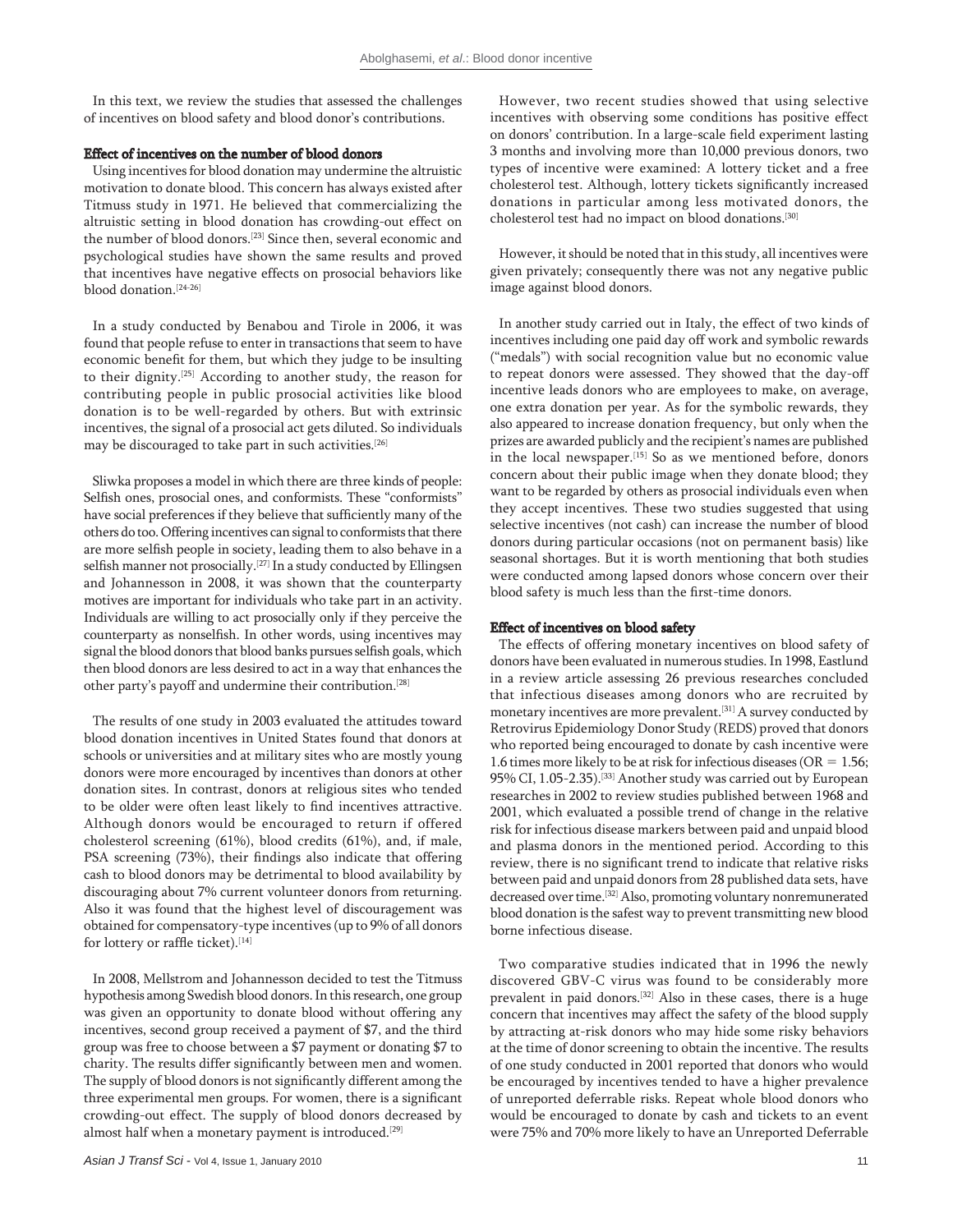Risk (UDR) than donors who would be discouraged or indifferent to these incentives, respectively.<sup>[33]</sup> Although offering monetary incentives to blood donors has been proved to have negative effect on blood safety, some nonmonetary incentives such as medical tests would probably be well received by donors without detrimentally affecting blood safety.[13,34]

## Discussion

On the basis of our findings, in some countries attitudes toward covering blood requirements using totally voluntary nonremunerated blood donation may have changed during the recent years and offering different kinds of incentives to blood donors is becoming a common way to meet blood demands. Although some findings indicate that using nonmonetary incentives may help increase the number of lapsed blood donors, shifting to permanent incentives may make donors consider blood banks as a nonaltruistic service and think that they pursue selfish goals; then blood donors will be less desired to act in a way that enhances the other party's benefit and undermine their contribution.

Several studies especially economic and psychological ones indicated that offering incentives to blood donors has negative effect on blood donors' contributions. Regular donors who primarily donate for altruistic reasons may be discouraged to return by incentives. In addition, there is still a huge concern over the blood safety of such donors. Latest studies continue to indicate this finding. Although the safety of blood screening tests has been improved in recent year, as paid donors tend to donate during the "window period", the risk of transmitting infectious diseases during the "window period" has not been completely eliminated. Also, the main concern rises when developing countries with nonadvanced technologies try to follow this trend and dilute their efforts to increase the number of voluntary nonremunerated blood donors. While saving the patient's lives is the highest priority for blood banks, recruiting donors by material incentives may promote the wrong culture of paid donation and undermine the altruistic setting in blood donation.

Our results indicate that offering money or cash-equivalent incentives (such as tickets to an event) may have a negative effect on blood safety and blood donor contribution. Regarding the recent downward trend in blood collection and increasing demands for blood transfusions, our evidence suggests that selective nonmonetary incentives can be used among lapsed donors temporarily when shortages occur. These findings may assist blood banks to revise and optimize their blood donor recruitment programs and to adopt a long-term comprehensive policy with regard to consequences of offering incentives to blood donors.

# Acknowledgment

We would like to thank Dr. Masoud Islami and Dr. Mohammad Hadi Radfar for their contributions toward the study by making substantial Contribution to conception and design of the data.

## References

- 1. Utilization and supply of human blood products. World Health Organization Resolution 28.72. Presented at the 28<sup>th</sup> World Health Assembly, Geneva: Switzerland; 1975.
- 2. Blood safety and donation: fact sheet No. 279, 2008 June. Available

from: http://www.who.int/mediacentre/factsheets/fs279/en/. [cited on 2008 Sep 23].

- 3. The Melbourne Declaration on '100% Voluntary Non-remunerated Donation of Blood and Blood Components. Composed at 2009 World Blood Donor Day. Melbourne, Australia, 2009.
- Kunin CM. Serum hepatitis from whole blood: Incidence and relation to source of blood. Am J Med Sci 1959;237:293-303.
- 5. Allen JG, Dawson D, Sayman WA, Humphreys EM, Benham RS, Havens I. Blood transfusion and serum hepatitis: Use of monocholoroacetate as an antibacterial agent in plasma. Ann Surg 1959;150:455-68.
- 6. United States Department of Health, Education and Welfare. National Heart and Lung Institute: Summary Report: NHLIís Blood Resource Studies. Bethesda. National Institute of Health; Jun 1972.
- 7. Title 21, US Code of Federal Regulations, Section 606.121(c) (5).
- 8. Report on the Promotion by Member States of Voluntary Unpaid Blood Donations, Report from the Commission to the Council and the European Parliament. Brussels; May 2006.
- 9. Comprehensive Report on Blood Collection and Transfusion in the United States in 1999. Bethesda: The National Blood Data Resource Center; 2001.
- 10. Marius AD. Blood supply hits lowest level in years: Surgeries canceled. Wall Street Jr 2002;26:D1.
- 11. Gilcher RO, McCombs S. Seasonal blood shortages can be eliminated. Curr Opin Hematol 2005;12:503-8.
- 12. Blood Transfusions More Than Double Since 1997. AHRQ News and Numbers. Agency for Healthcare Research and Quality, Rockville, MD. Sep 2009. vailable from: http://www.ahrq.gov/ news/nn/nn092409.htm. [cited on 2009 Oct 3].
- 13. Rodriguez del Pozo P. Paying donors and the ethics of blood supply. J Med Ethics 1994;20:31-5.
- 14. Glynn SA, Williams AE, Nass CC, Bethel J, Kessler D, Scott EP, et al. Attitudes toward blood donation incentives in the United States: Implications for donor recruitment. Transfusion 2003;43:7-16.
- 15. Lacetera N, Macis M. Incentives for altruism? The case of blood donation. Research-based policy analysis and commentary from leading economists. 2008 Nov. Available from: http://www.voxeu. org/index.php?q=node/2512. [cited on 2009 Aug 15].
- 16. Pennington J. Giving Back: Donor Incentives That Make Sense. 2008. Available from: http://www.aabb.org/Content/ Meetings\_and\_Events/Annual\_Meeting\_and\_TXPO/61amonline/ mongivingback.htm. [cited on 2009 Aug 15].
- 17. American Red Cross Website. Red cross encourages blood donors to 'Give a little, buy a lot!' with chance to win a \$1000 shopping free, Sep 2008. Available from: www.nwnc-redcross.org/Press%20 Releases/2008/GiveALittle08.pd. [cited 2008 Oct 17].
- 18. Judge gives offenders a choice: Pay fine or donate blood, Jan 2007. Available from: http://www.sunsentinel.com/news/local/ broward/sflflbblood0503sbmay04,0,4487754.story. [cited on 2007 Mar 22].
- 19. Blood donor classification statement, Paid or Volunteer Donor, Sec. 230.150. 2005 Dec. Available from: http://www.fda.gov/ ora/compliance\_ref/cpg/cpgbio/cpg230-150final.htm. [cited on 2009 Aug 15].
- 20. Sanchez AM, Ameti DI, Schreiber GB, Thomson RA, Lo A, Bethel J, et al. The potential impact of incentives on future blood donation behavior. Transfusion 2001;41:172-8.
- 21. Mascaretti L, James V, Barbara J, Cárdenas JM, Blagoevska M, Haracić M, et al. Comparative analysis of national regulations concerning blood safety across Europe. Transfus Med 2004;14:105-12.
- 22. Incentive for Summer Blood Donation. Rome Health News. 2008 Aug. Available from: http://www.wantedinrome.com/news/news. php?id\_n=2037&title=Incentives%20for%20summer%20blood%20 donation.&on=health. [cited 2008 Sep 22].
- 23. Titmuss RM. The gift relationship. London: Allen and Unwin;1970.
- 24. Frey BS, Jegen R. Motivation crowding theory: A survey of the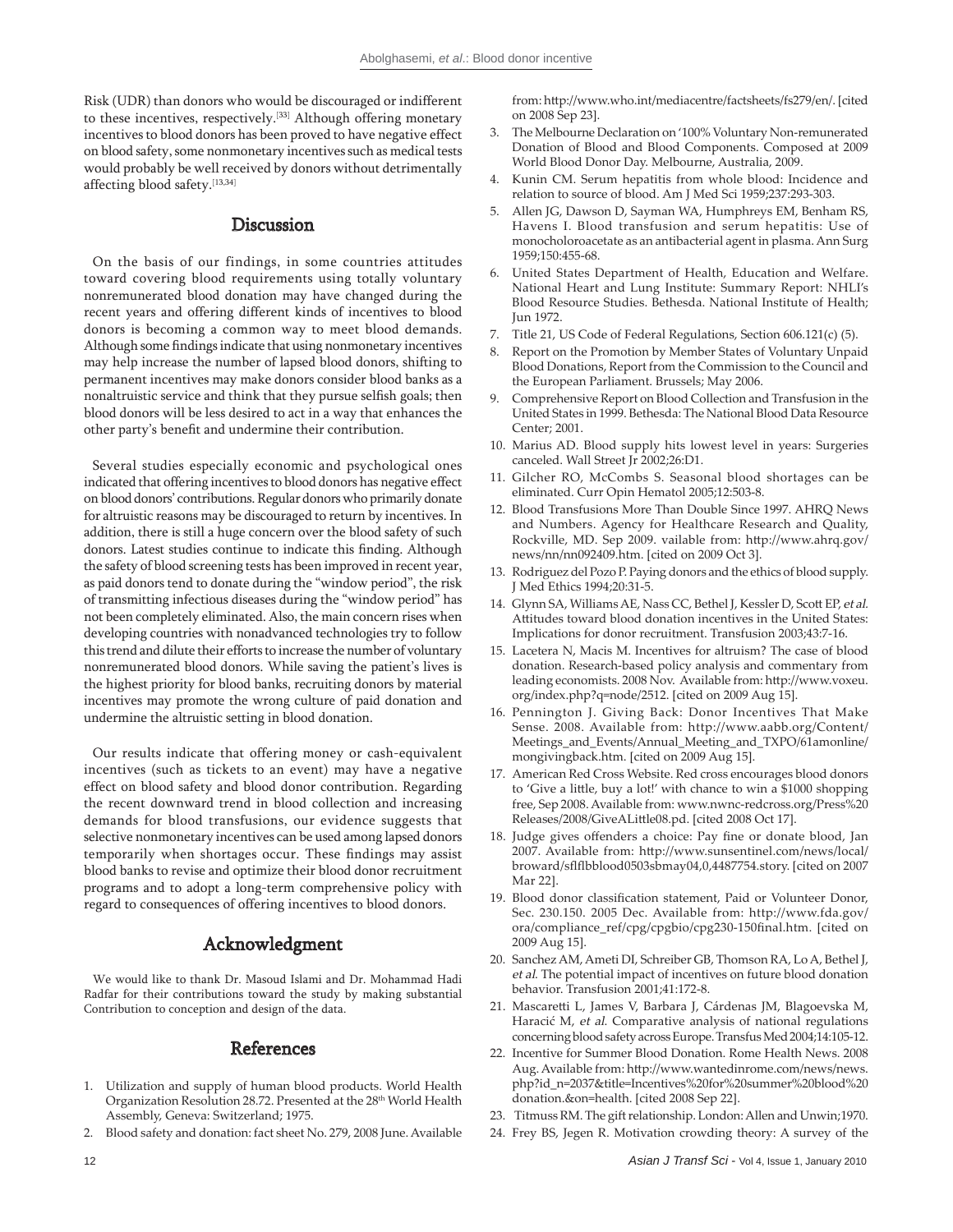empirical evidence. J Econ Surv 2001;15:589-611.

- 25. Benabou R, Tirole G. Incentives and prosocial behavior. Am Econ Rev 2006;96:1652-78.
- 26. Ariely D, Bracha A, Meier S. Doing good or doing well? Image motivation and monetary incentives in behaving prosocially. Am Econ Rev 2008;99:7-9.
- 27. Sliwka D. Trust as a signal of a social norm and the hidden costs of incentive schemes. Am Econ Rev 2007;97:999-1012.
- 28. Ellingsen T, Johannesson M. Pride and prejudice: The human side of incentive theory. Am Econ Rev 2008;98:990-1008.
- 29. Mellstrom C, Johannesson M. Crowding out in blood donation: Was Titmuss right? J Eur Eco Assoc 2008;6:845-63.
- 30. Goette L, Stutzer A. Blood Donations and incentives: Evidence from a field experiment, IZA Discussion Paper, No. 3580. Jun 2008.
- 31. Eastlund T. Monetary blood donation incentives and the risk of transfusion-transmitted infection. Transfusion 1998;38:874-82.
- 32. Van der Poel CL, Seifried E, Schaasberg WP. Paying for blood donations: Still a risk? Vox Sang 2002;83:285-93.
- 33. Glynn SA, Smith JW, Schreiber GB, Kleinman SH, Nass CC, Bethel J, et al. Repeat whole-blood and plateletpheresis donors: Unreported deferrable risks, reactive screening tests, andresponse to incentive programs. Transfusion 2001;41:736-43.
- 34. Buyx A. Blood donation, payment, and non-cash incentives: Classical questions drawing renewed interest. Transfus Med Hemother 2009;36:329-39.

Source of Support: Nil, Conflict of Interest: None declared.